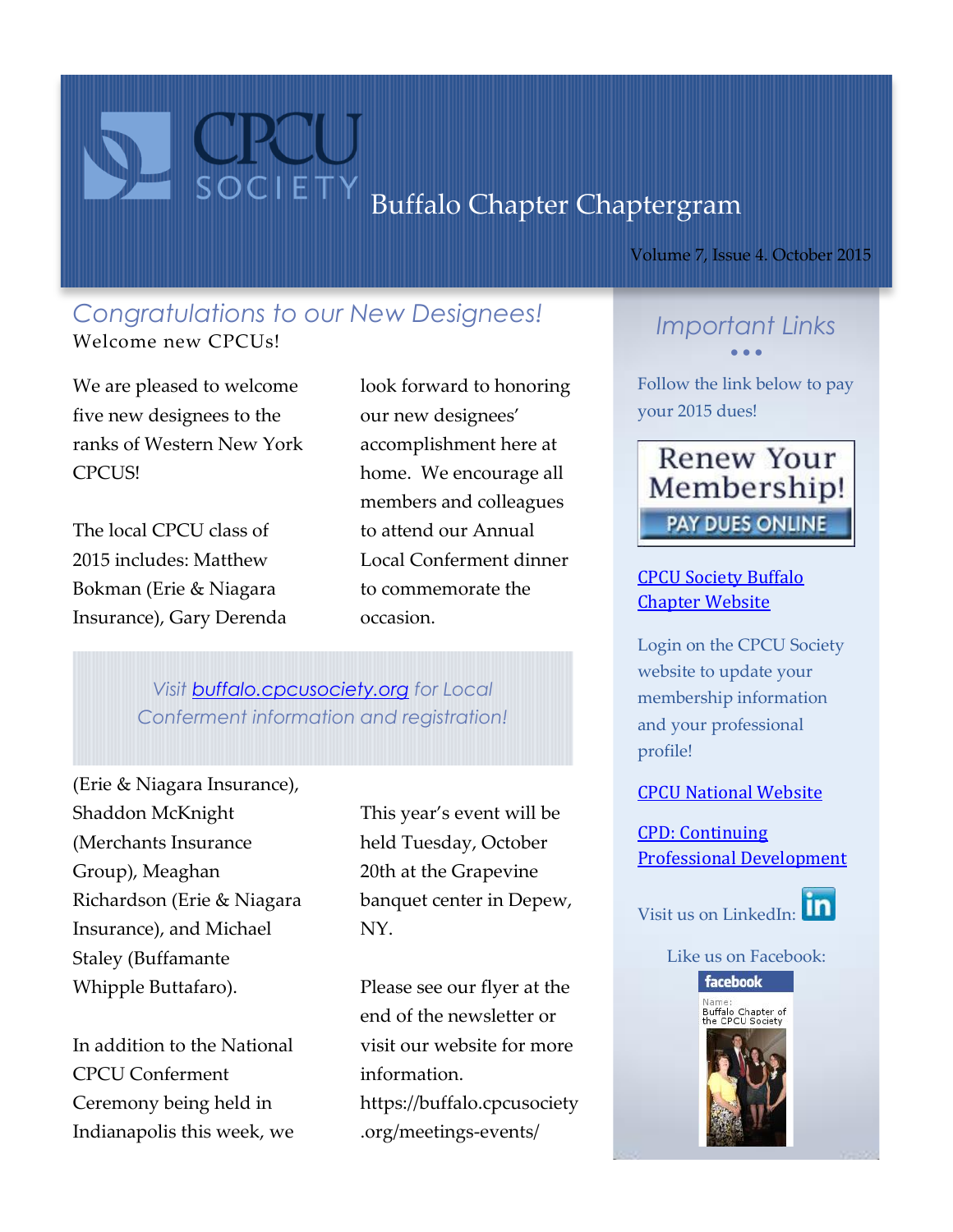# *CPCU Scholarship and Charity Golf Outing*

We would like to extend our gratitude to all of the sponsors and golfers who supported this year's event. Because of your generosity, we were able to donate over \$5,000 to Camp Good Day's & Special Times, our largest contribution ever! We look forward to seeing everyone again next year on August 15, 2016!

**Buffalo CPCU Society Chapter, Inc.** DATE  $9/16/2015$  and states DO THE Camp Llood Days  $|$|5|00.00$ Five thousand one hundred and <sup>00</sup>/100 ~ DOLLARS Barbara Schaffetall FOR Dolf tournament

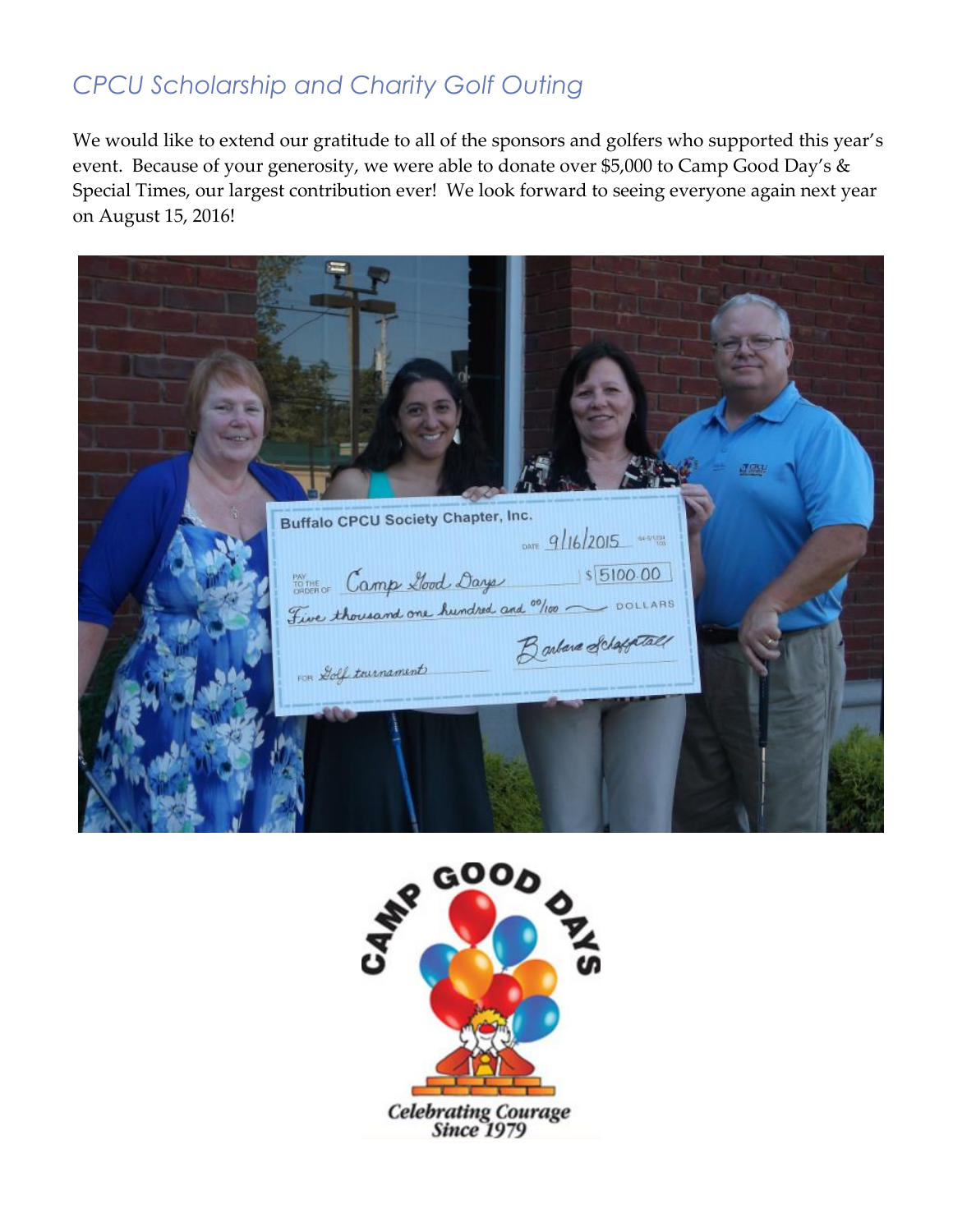## *Buffalo Chapter 2015 Officers*

#### **2015 Officers:**

**President** Barbara A. Schaffstall, CPCU

**Vice President** Elaine Lovelace, CPCU, ASLI, AU, AAI

**Secretary** Kevin Kubera, CPCU

**Treasurer** Brenda Sokolowski, CPCU, CIP, ACSR

**Immediate Past President** Joanna Rourke, CPCU

**2015 Directors and Committee Chairpersons: Candidate Development** Karen Dean, CPCU Lynn Dominiak, CPCU **Education** Kenneth P. Carter, CPCU **By-Laws, History, Membership** Joanne Klenk, CPCU **Social** Ron C. Cycon, CPCU **Scholarship Committee** Sandy Sugg, CPCU, API, AIM Lawrence DiaPaul, CPCU, CIC, AU Mary Jo Cichon, CPCU **Webmaster** Brian N. Lane, CPCU **Public Relations** Melissa Stephen, CPCU, APA **Candidate Representatives** Jennifer Jermain Valerie Trank **Fundraising** Kevin Parks

Want to join the Board or attend chapter meetings? We would love to help you get more involved





# Congratulations!

Your Chapter has achieved the Gold level of<br>Circle of Excellence Recognition!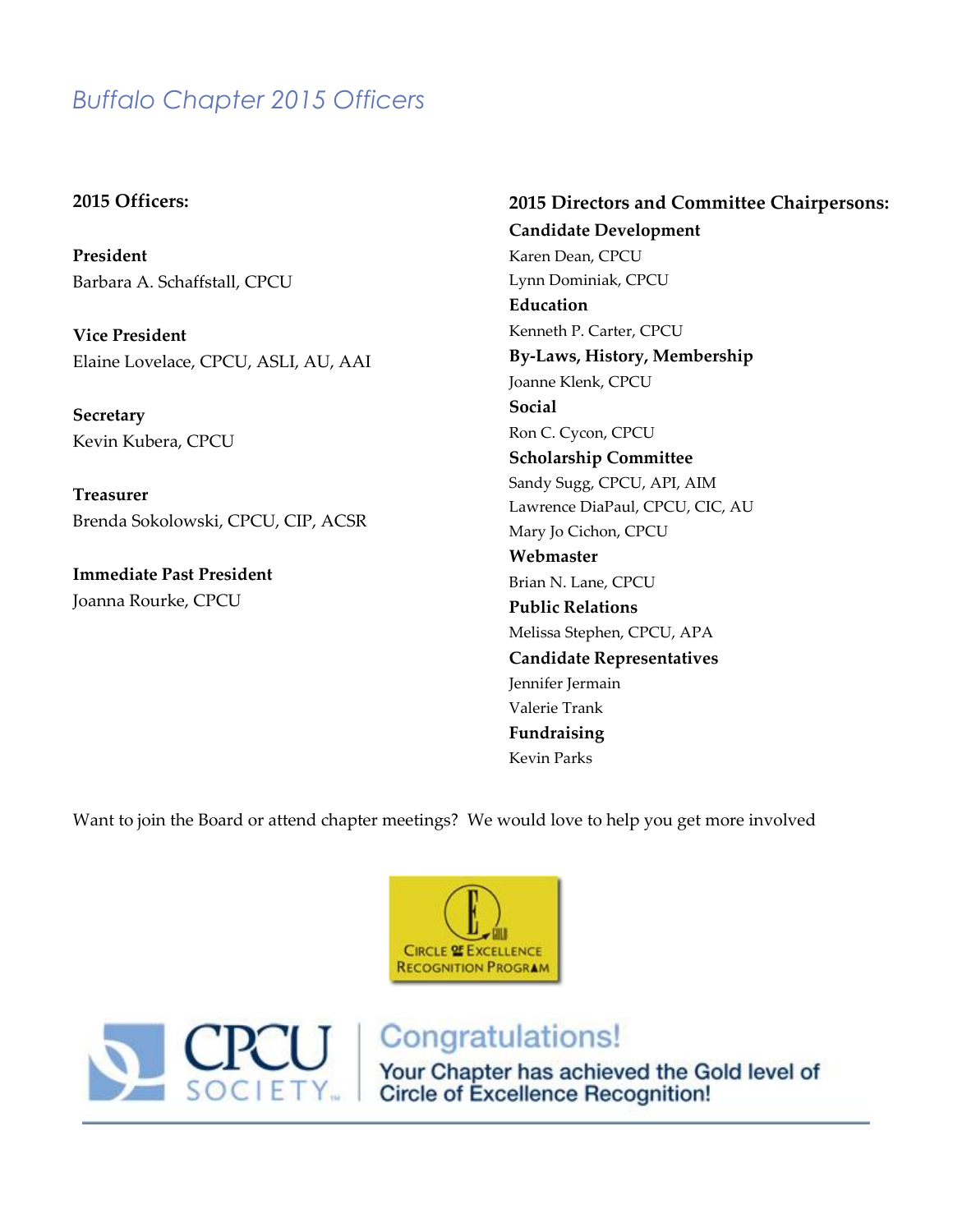# *Upcoming Events*

## CPCU Course Offering

Which class do you still need in order to make the 2016 conferment in **HAWAII**?? Contact our education director Ken Carter to let us know: **KCarter@merchantsgroup.com** 

#### 2015 CPCU Society National Meeting and Conferment

Location: JW Marriott Indianapolis, 10 West St, Indianapolis, IN 46204 Date: October 3<sup>rd</sup> – October 6<sup>th</sup>. More information and registration [here.](https://www.cpcusociety.org/education-events/annual-meeting)

## 2015 Buffalo Chapter Local Conferment

Location: Grapevine Banquet Center, 333 Dick Rd, Depew, NY 14043 Date: Tuesday, October 20<sup>th</sup>, 2015. Cocktails 6pm, Dinner 7pm RSVP BY OCTOBER 9TH! More information and registration [here.](https://buffalo.cpcusociety.org/meetings-events/conferment-dinner-select-multiple-dinners-needed)

#### SAVE THESE DATES!

Watch your inbox for information about our upcoming education class on 11/20/15!

Our annual Officers Installation dinner will be held on Wednesday, December  $9<sup>th</sup>$ , 2015 at the Tonawanda Castle. More to come!

We will be holding our annual Scholarship & Charity Golf Tournament Monday, August 15, 2016. More information coming soon! Visit our website: BuffaloCPCUgolf.com